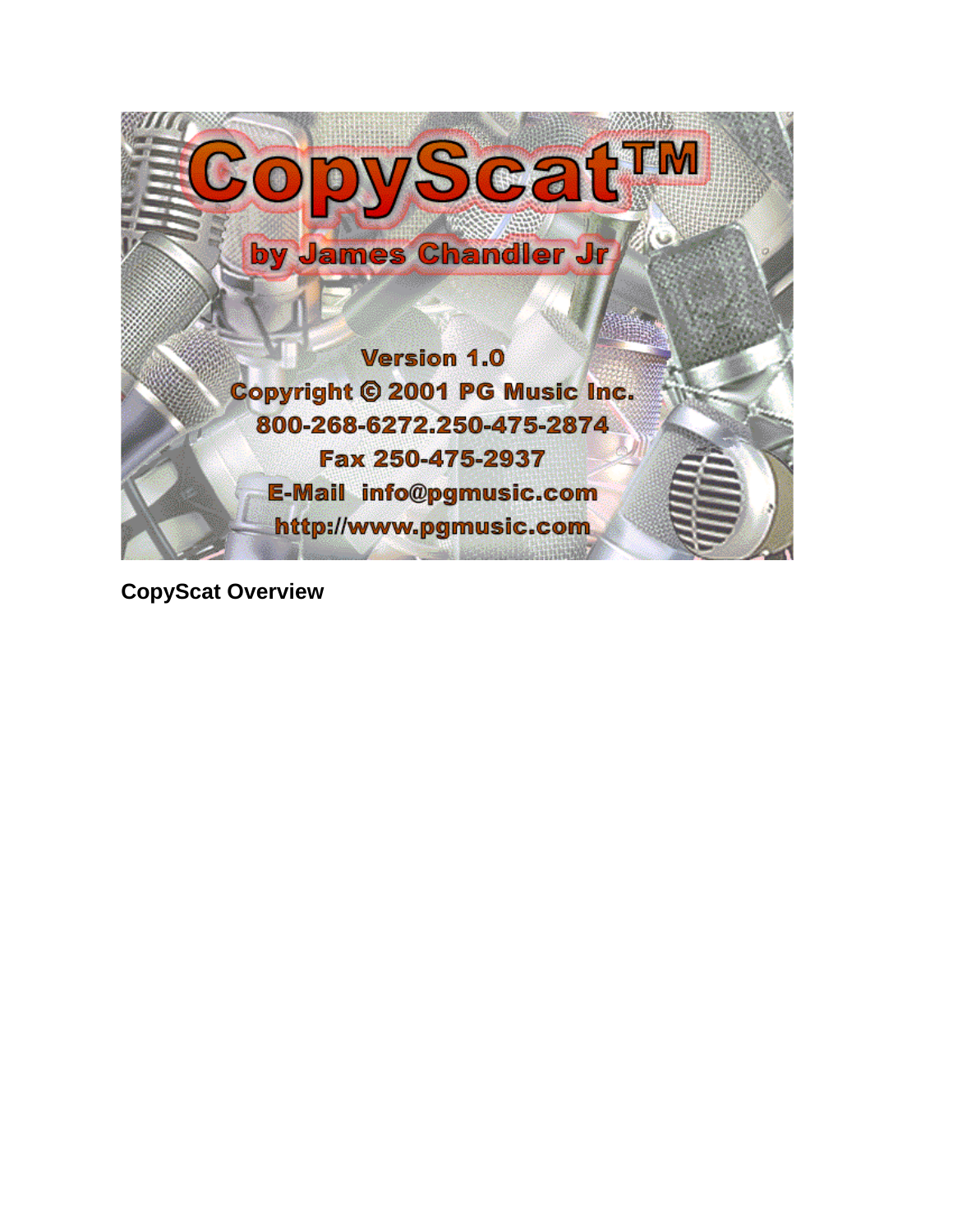| CopyScat                                              |                       | ※ 26        |
|-------------------------------------------------------|-----------------------|-------------|
| Playback Help<br>Edit<br>Hile                         |                       |             |
|                                                       |                       |             |
|                                                       |                       |             |
|                                                       |                       |             |
|                                                       |                       |             |
|                                                       |                       |             |
|                                                       |                       |             |
| $ 00 $ $\circ$<br>NO <sub>C</sub><br>ACP DUB<br>VOC   |                       |             |
|                                                       |                       |             |
| Practice Session   Vocal Redux   Mixer                | View                  | Guide Track |
| <b>Session Mode</b>                                   | $\blacksquare$ Clip 1 | $\Box$ Clip |
| Session Title:<br>C Vocal Redux Mode                  | П                     | П           |
| Disc2Track_1<br>Dual File Mode<br>m                   | 窩                     | 窈           |
| Guide Track                                           | 6                     | Æ           |
| Grab CD Track<br>Normalize Track<br>Select Audio File | Æ                     | 灗           |
| C:\Program Files\CopyScat\Disc2Track_1.wav            | 56                    | 42          |
|                                                       | -15                   | 215         |
| Accomp Track                                          | SB.                   | 26          |
|                                                       | -21                   | -21         |
| Select Audio File<br>Grab CD Track<br>Normalize Track |                       |             |
| C:\Program Files\CopyScat\Disc2Track_11.wav           | $-24$                 | $-24$       |

Use CopyScat to practice along with pre-recorded songs. CopyScat is most typically used for vocal practice, though you may also find CopyScat useful for instrumental practice.

Easily set loops to repeatedly drill on a verse, chorus, or phrase. Press the record button while looping, and sing (or play) along. When the loop has finished recording, CopyScat will loop and continue playback, so you can immediately hear your performance.

This practice method makes it easy to identify problems, and then refine your performance. Listen to your performance solo, or mixed with the "Guide Vocal" of the original track, or alternately listen with Vocal Redux on the Guide Track..

Record repeated vocal takes to polish your performance. Then Mix your performance to a new Wave file and send it to friends.

### **Audio Formats Supported**

CopyScat uses uncompressed stereo 16 bit Wave files. CopyScat can also grab tracks from Audio or Karaoke CDs, importing to hard drive in Wave format.

### **The Practice Session**

The first step using CopyScat is to set up a Practice Session.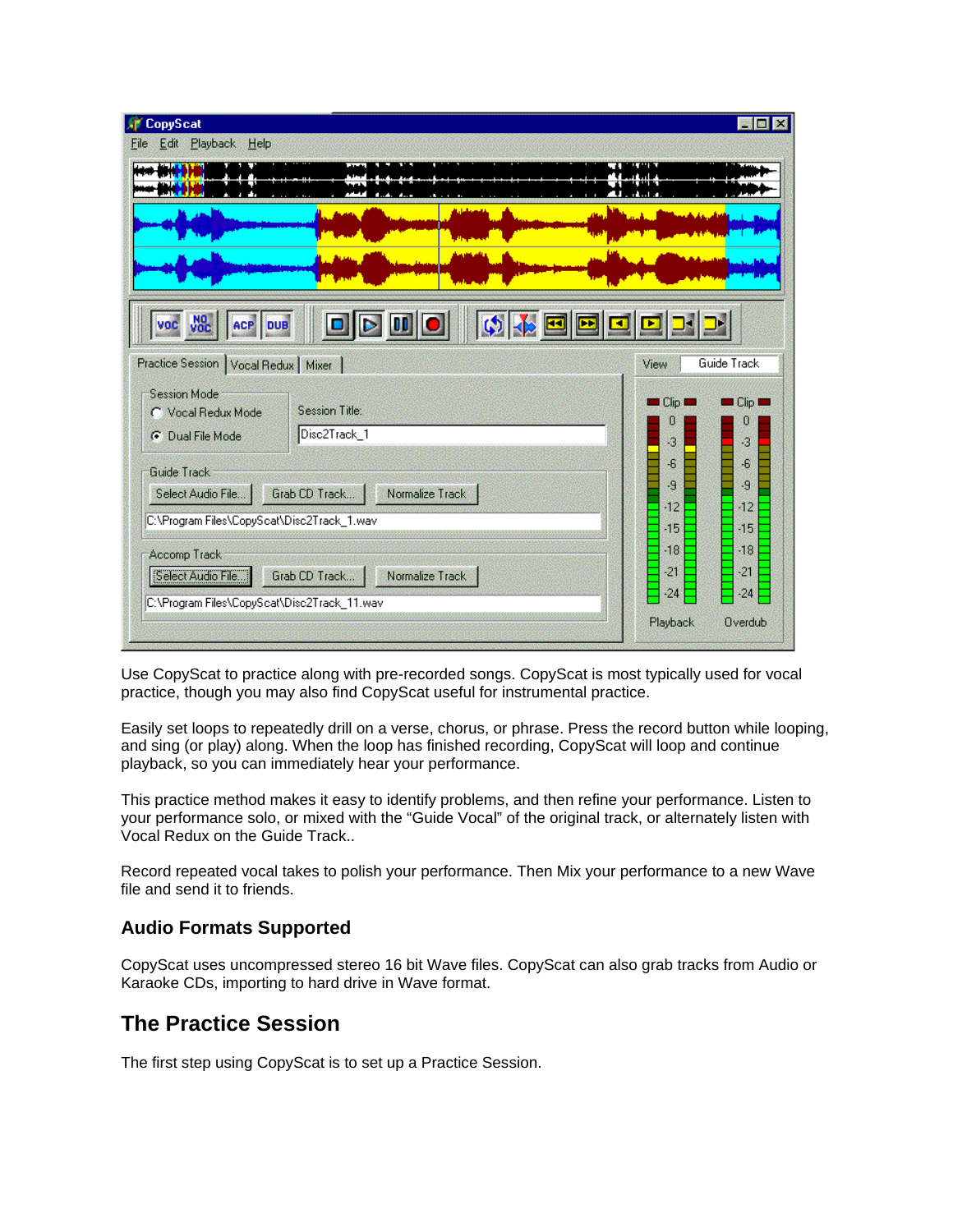A Practice Session collects all the CopyScat settings for a song. Practice Sessions are saved as **\*.prs** files.

Practice Sessions remember which audio files to use, Vocal Redux settings, Mixer settings, and other relevant information.

| Practice Session   Vocal Redux   Mixer                                           |                                  |  |
|----------------------------------------------------------------------------------|----------------------------------|--|
| <b>Session Mode</b><br>C Vocal Redux Mode<br><b>C</b> Dual File Mode             | Session Title:<br>Disc2Track_1   |  |
| Guide Track<br>Select Audio File<br> C:\Program Files\CopyScat\Disc2Track_1.wav  | Grab CD Track<br>Normalize Track |  |
| Accomp Track<br>Select Audio File<br>C:\Program Files\CopyScat\Disc2Track_11.wav | Normalize Track<br>Grab CD Track |  |

### **Session Mode**

Two Playback Modes are available:

**Vocal Redux Mode** - Vocals can be suppressed on many recordings, using the Vocal Redux feature. In Vocal Redux Mode, listen to a Guide Track in its original form, or with the vocals attenuated. Easily switch between **Vocal** (Guide Track) and **No Vocal** (Guide Track processed by Vocal Redux).

**Dual File Mode** -Dual File Mode can switch playback between two different Wave files, **Vocal** (Guide Track) and **No Vocal** (Accompaniment Track).

Vocal Redux works quite well on many pop recordings, but doesn't work on all recordings. Luckily, Karaoke CDs and tapes often offer dual versions of songs. Each song is suppled as a Guide Track with vocals, and an Accompaniment Track without vocals.

For Karaoke songs, select Dual File Mode. Pick the song's vocal version as the Guide Track, and pick the song's no-vocal version as the Accompaniment Track.

**Select Audio File** - If a song Wave file is already on the hard drive, click the Select Audio File button. In Vocal Redux Mode, it is not necessary to select an Accompaniment Track, but in Dual File Mode you must select both a Guide Track and an Accompaniment Track before CopyScat can play.

**NOTE** - CopyScat Wave files must be on your hard drive and cannot be write-protected. CopyScat cannot play tracks directly from CDROM or other non-re-writable media. Make sure your hard drive has sufficient empty space to hold tracks. A Vocal Redux Practice Session consumes about 20 megs per minute, and a Dual File Practice Session consumes about 30 megs per minute.

**Grab CD Track** - Import a song from Audio CD or Karaoke CD. Insert the CD in your CDROM player, and click the Grab CD Track button.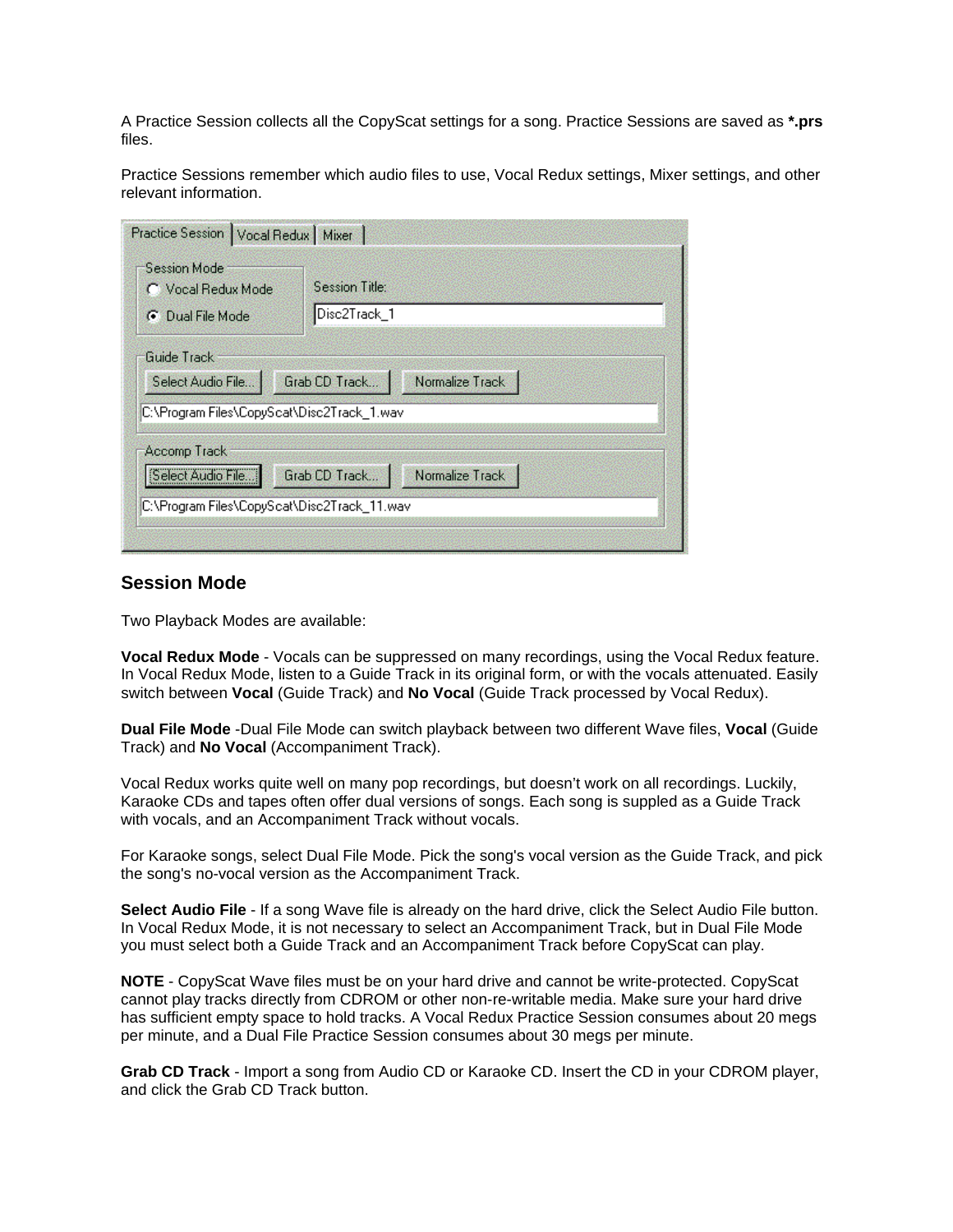**NOTE** - The CD Grab function uses AKRIP32.DLL (C) Andy Key. Please refer to the included file "akrip-dll-20010913.zip" for more information on this fine library.

| <b>Grab CD Audio Track</b>                                                                                                                                                                      |                                                                                                                                                                                                                                                                                                                                                                                                                                                                                      |  |
|-------------------------------------------------------------------------------------------------------------------------------------------------------------------------------------------------|--------------------------------------------------------------------------------------------------------------------------------------------------------------------------------------------------------------------------------------------------------------------------------------------------------------------------------------------------------------------------------------------------------------------------------------------------------------------------------------|--|
| <b>CD Drive:</b>                                                                                                                                                                                |                                                                                                                                                                                                                                                                                                                                                                                                                                                                                      |  |
|                                                                                                                                                                                                 | PLEXTOR, CD-R PX-W1210A v1.08 (0:1:0)                                                                                                                                                                                                                                                                                                                                                                                                                                                |  |
| Audio Track<br>Audio Track<br>Audio Track<br>Audio Track<br>Audio Track<br>Audio Track<br>Audio Track<br>Audio Track<br>Audio Track<br>Audio Track<br>Audio Track<br>Audio Track<br>Audio Track | 03:30:72<br>1<br>2<br>02:56:45<br>3<br>03:08:18<br>4<br>03:05:02<br>$\overline{\phantom{0}}$<br>5.<br>03:58:40<br>$\overline{\phantom{m}}$<br>6<br>03:24:03<br>$\qquad \qquad -$<br>7.<br>04:14:15<br>$\overline{\phantom{0}}$<br>8.<br>03:11:02<br>$\overline{\phantom{0}}$<br>9.<br>03:42:58<br>$\qquad \qquad -$<br>10.<br>03:01:42<br>$\overline{\phantom{0}}$<br>03:31:00<br>11<br>$\overline{\phantom{0}}$<br>$-02:56:48$<br>12.<br>13<br>A3 · A8 · 17<br>Grab Track<br>Cancel |  |

On many Karaoke CDs, each song is supplied in two forms- one track with guide vocals, and a second track without vocals.

For instance, if a Karaoke CD contains ten songs, the Guide Tracks may be numbered 1 thru 10, and the Accompaniment Tracks may be numbered 11 thru 20. Given such a situation, to configure the Practice Session for Song 3 on the CD, Grab Track 3 to the Guide Track, and Grab Track 13 to the Accompaniment Track.

If your PC has multiple CDROM, DVDROM, and CD Burners, use the CD Drive pop-up menu to select which one to use.

Then select the desired Track, and click the Grab Track button.

**Normalize Track** - Maximize the audio level of a Track Wave file.

**Session Title** - When you select a Guide Track, the default Session Title is set to the Guide Track filename, but you can rename the title. The Session Title is not required to be the same as the Practice Session **\*.prs** filename.

## **Audio Overview**

The Audio Overview represents the song audio data. The Overview also shows playback and loop locations.

You can view either the Guide Track, Accompaniment Track (Dual File Mode only), or your OverDub Track (but only one of the tracks is visible at a time).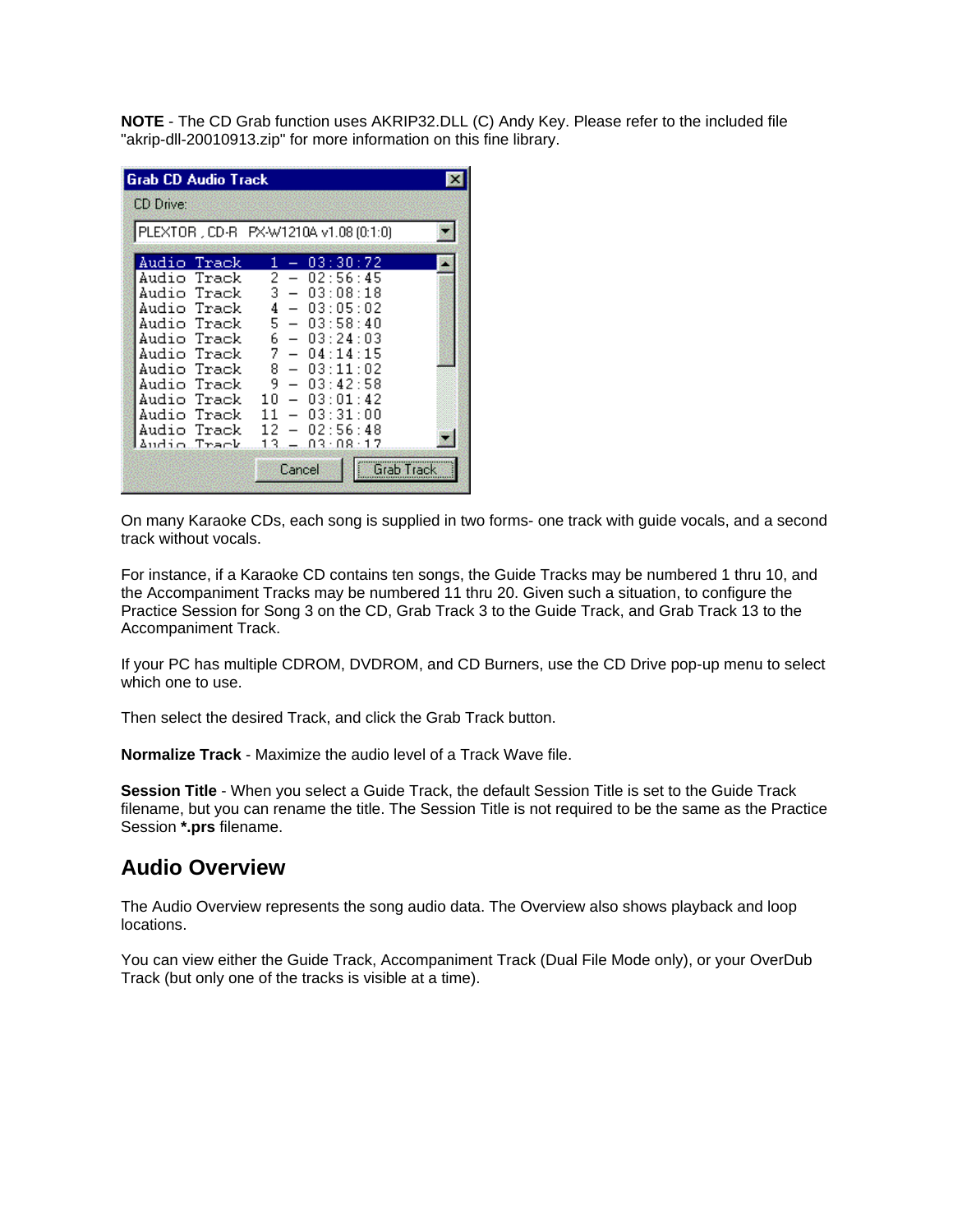

For ease of navigation, there are two simultaneous Views into the selected Track:

**Full View** - The upper region is the Full View. The Full View always shows the entire length of the song, for easy navigation around the song.

**Zoom View** - The lower region is the Zoom View. The Zoom View magnifies the loop region selected in the Full View.

This dual-view window makes it easy to set loop points. Quickly select the approximate loop region using the Full View. The Loop is then magnified in the Zoom View, making it easy to refine the loop points by clicking in the Zoom View.

The Loop Region appears Red-on-Yellow. If there is a sub-selection in the Zoom View, the border edges of the Loop Region are drawn Blue-on-Aqua. Un-selected regions in the Full View appear Black-on-White.

When a file first opens, the entire Wave is selected, so both Views display the entire file in Red-on-Yellow.

### **Setting Playback Location**

Single Click a location on either View panel to set the Playback Location. The Playback Location must be within the Loop Region. You can click to change Playback Location during Stop, Pause, or Play modes, but you cannot change Playback Location during Record. If you try to change Playback Location during Record, CopyScat will automatically Stop Recording.

### **Setting Loops**

Loops can be adjusted either in Stop or Playback, but Loops cannot be adjusted while Recording. If you try to adjust the loop during Record, CopyScat will automatically Stop Recording.

#### **Loops can be set several ways:**

**Left Click and Drag** - Left-Click the desired Loop location. Hold down the mouse button, and drag to the desired Loop End.

**Shift Click or Right Click** - Shift-Click or Right-Click to extend or shorten the loop to the cursor location. Shift-Click or Right-Click to the right of the Loop center to change the Loop End. Shift-Click or Right-Click to the left of the Loop center to change the Loop Start.

You can also **Shift-Click-Drag** or **Right-Click-Drag** to extend the Loop with a drag operation.

**Set Loop Start to Playback Position** - Press the **S** key (uppercase or lowercase) while Stopped or Playing, to set the Loop Start to the current Playback Position.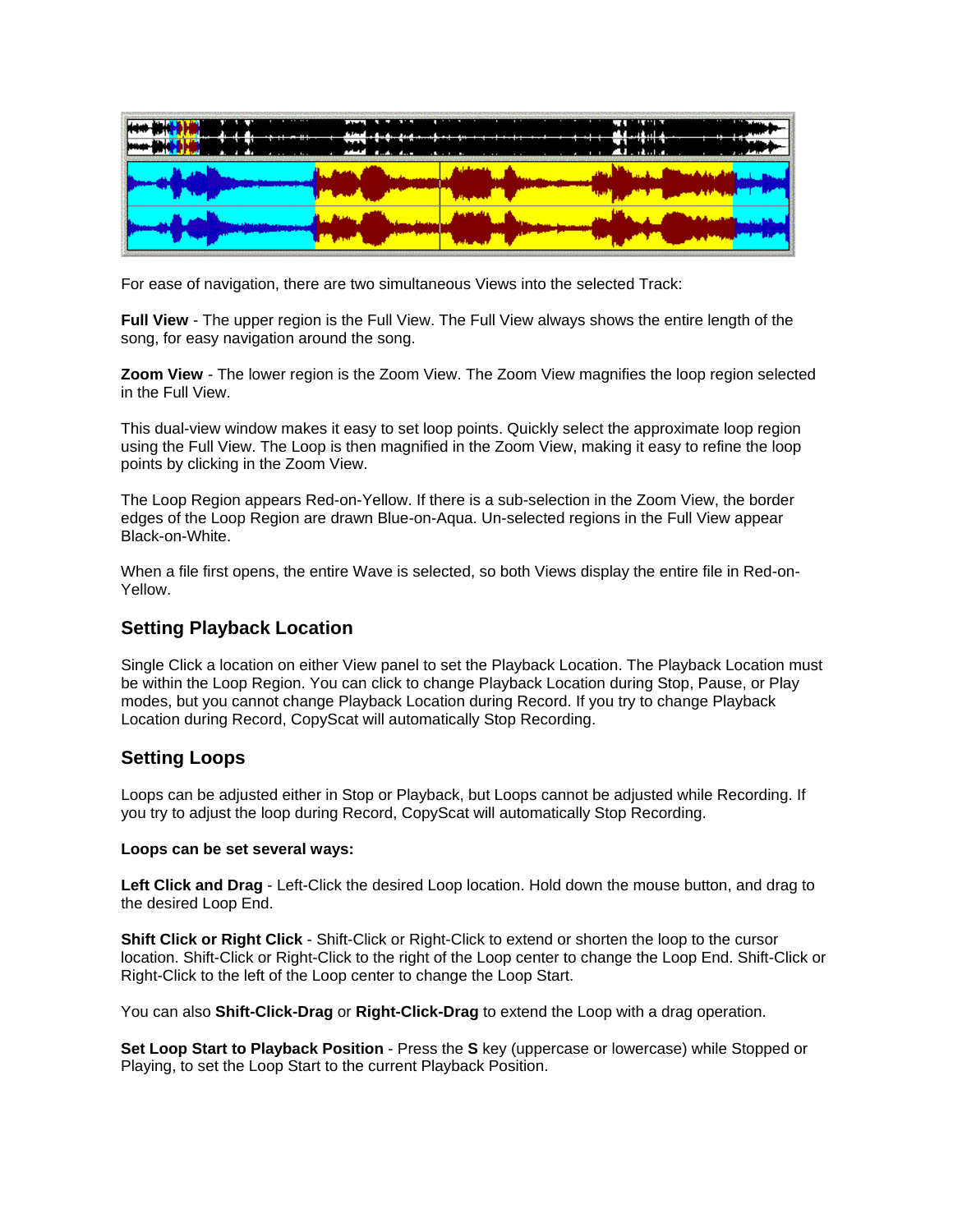**Set Loop End to Playback Position** - Press the **E** key (uppercase or lowercase) while Stopped or Playing, to set the Loop End to the current Playback Position.

The **S** and **E** keys make it easy to set the Loop while listening to playback. When the song reaches the desired Loop Start location, tap the **S** key. Let the song continue until it reaches the desired Loop End location, and tap the **E** key.

## **Loop Toolbar and Menu Items**

The Loop Toolbar offers additional Loop control options. These tools have equivalent Menu items in the Playback Menu, and also have equivalent keyboard shortcuts.



**Loop Enable Button** ( ' **L** ' Key ) - Toggle Loop Playback using the Loop Enable Button, Menu Item, or Shortcut key. With Loop enabled, CopyScat repeatedly plays the Loop Region until you Stop or Pause. With Loop disabled, CopyScat will Stop when it hits the end of the Loop Region.

**Loop Beat Finding Button** ( ' **B** ' Key )- Loop Beat Finding tries to find the most likely downbeat in the vicinity of the selected location. This can help keep loops on beat boundaries.

Beat Finding will auto-adjust toward the loudest audio peak within 250 Milliseconds of a selected Loop location.

If you click on a quiet location close to a loud peak -- Rather than setting the Loop at the quiet location, Loop Beat Finding will jump to the close loud peak.

This usually assists loop finding. But if you need to set an exact loop location that Beat Finding does not allow, disable this feature and then CopyScat will set the loop location anywhere you want.

**Move Entire Loop Back** ( ' **<** ' Key ) - Move the entire Loop back by the length of the Loop. For instance, given an eight bar Loop, this command will move the Loop back eight bars.

**Move Entire Loop Forward** ( ' **>** ' Key ) - Move the entire Loop forward by the length of the Loop. For instance, given an eight bar Loop, this command will move the Loop ahead eight bars.

**Nudge Entire Loop Back** ( ' **colon** ' Key ) - Nudge the entire loop back by 250 Milliseconds (onefourth of a second).

**Nudge Entire Loop Forward** ( ' **quote** ' Key ) - Nudge the entire loop forward by 250 Milliseconds.

**Nudge Loop End Back** ( ' **[** ' Key ) - Nudge the Loop End back but do not change the Loop Start.

**Nudge Loop End Forward** ( ' **]** ' Key) - Nudge the Loop End forward but do not change the Loop Start.

### **Transport Toolbar and Menu Items**

The Transport Toolbar controls Playback and Recording. These tools have equivalent Menu items in the Playback Menu, and also have equivalent keyboard shortcuts.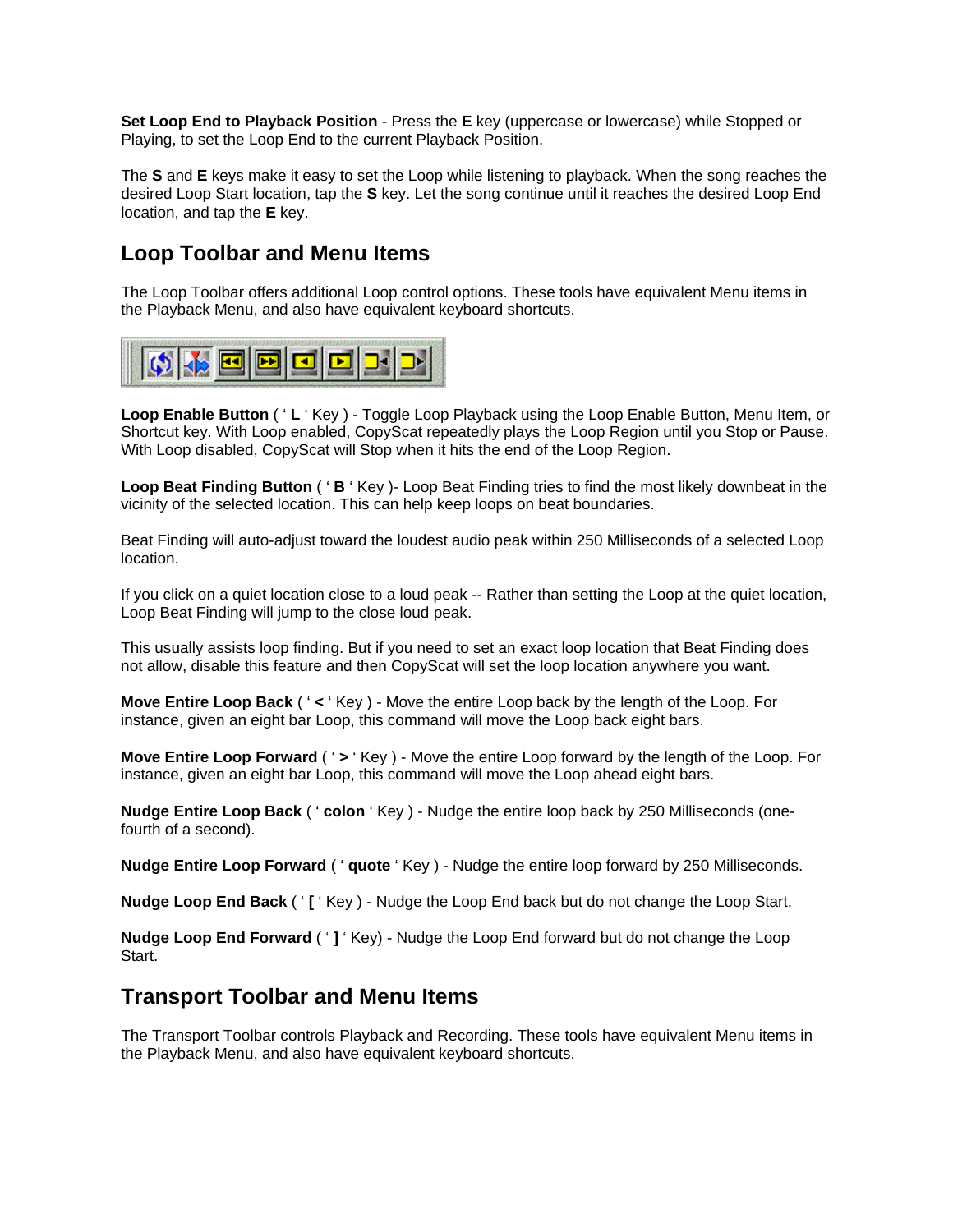

**Play** ( ' **Space** ' Key ) - Play from the current Playback location.

**Pause** ( ' **Space** ' Key ) - Suspend Playback.

Toggle between Play and Pause by tapping the space bar. If Playing, tap the space bar to Pause. If Paused, tap the space bar to resume Playback.

**Record** ( ' **R** ' Key ) - Record an OverDub. CopyScat always Records from Loop Start to Loop End, unless you click the Stop Button to bail out before reaching the Loop End.

If Loop is enabled, when CopyScat ends Recording it enters Playback mode, to provide instant feedback on your OverDub.

**Stop** ( ' **Esc** ' or ' **Backspace** ' Keys ) - Stop and set the Playback location to the Loop Start.

## **Track Audition Toolbar**

The Track Audition Toolbar controls which Tracks are audible.



In Vocal Redux Mode, CopyScat uses two Tracks, and offers three ways to monitor the Tracks.

Guide Track (vocals). Guide Track with Vocal Redux (no vocals). Your Overdub Track.

In Dual Files Mode, CopyScat uses three Tracks, and offers three ways to monitor the Tracks.

Guide Track (vocals). Accompaniment Track (no vocals). Your Overdub Track.

**VOC Button** ( ' **V** ' Key ) - Listen to the Guide Track with vocals.

**NO VOC Button** ( ' **V** ' Key ) - In Vocal Redux Mode, listen to the Guide Track processed with Vocal Redux. In Dual Files Mode, listen to the Accompaniment Track.

Repeatedly toggle between VOC and NO VOC by tapping the **V** key.

**ACP Button** ( ' **A** ' Key ) - ACP is an abbreviation for **Accompaniment**. When the ACP button is checked, CopyScat plays whatever backing track has been selected by the VOC and NO VOC buttons. When the ACP button is un-checked, CopyScat only plays the OverDub Track.

**DUB** ( ' **D** ' Key ) - DUB is an abbreviation for **OverDub**. When the DUB button is checked, CopyScat plays the OverDub Track. When the DUB button is un-checked, CopyScat only plays whatever backing track has been selected by the VOC and NO VOC buttons.

## **View Track**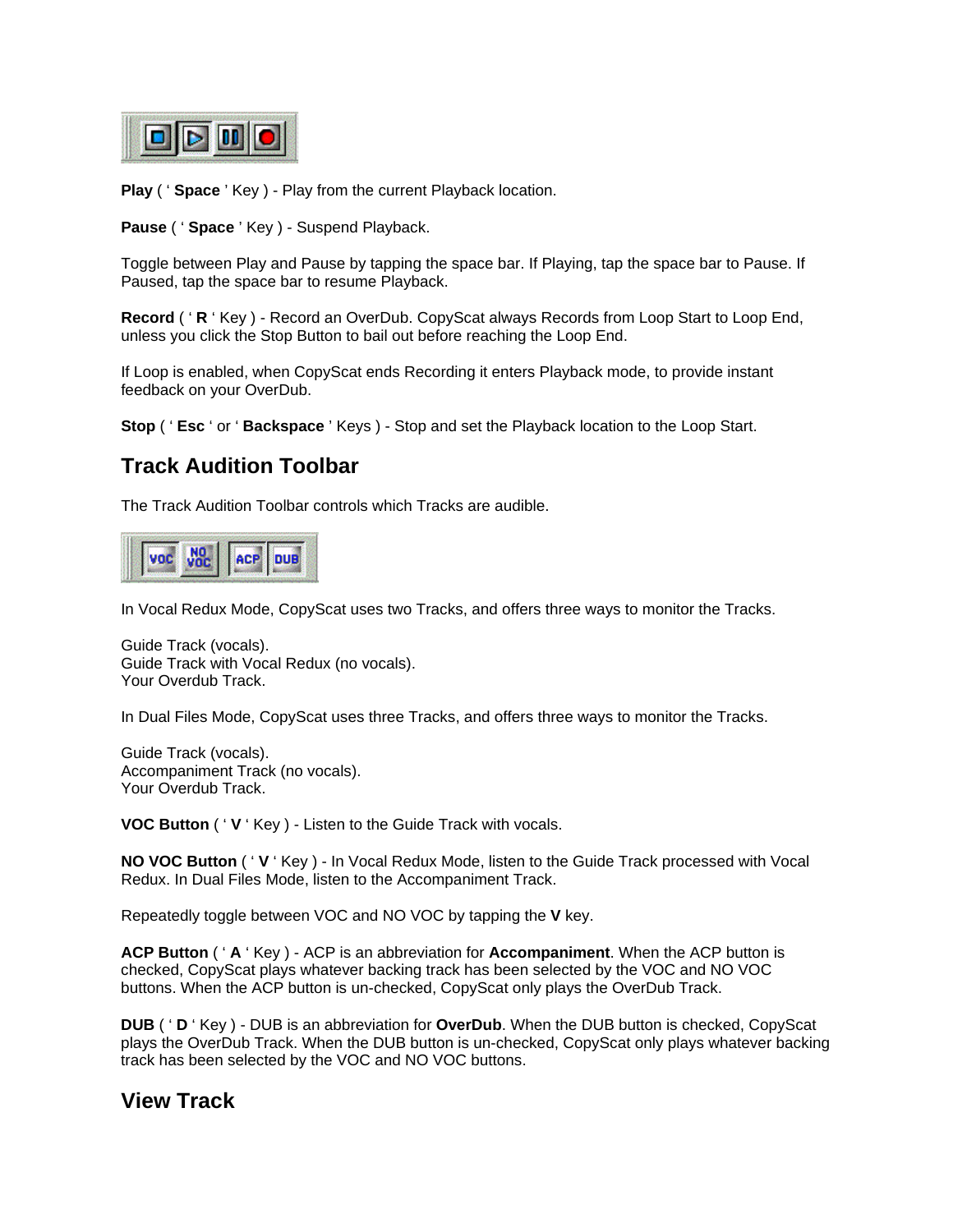Click the View Track control to select which Track to see in the Waveform Overview. The Edit Menu also offers View items.

Guide Track View

# **Vocal Redux**

In Vocal Redux mode, when the **NO VOC** button is checked, the Guide Track is processed by Vocal Redux, which can reduce the level of vocals on many pop recordings.

| Practice Session Vocal Redux   Mixer |                                              |                                               |  |
|--------------------------------------|----------------------------------------------|-----------------------------------------------|--|
|                                      |                                              |                                               |  |
| 100 Hz<br>Lo Limit                   | 225 Hz<br>                                   | 500 Hz<br>,,,,,,,,,,,,,,,,,,,,,,,,,,,,,,,,,,, |  |
| $2$ KHz                              | $4.5$ KHz                                    | 10 KHz                                        |  |
| Hi Limit                             |                                              |                                               |  |
| щ<br>30<br>Pan<br>л<br>л<br>л        | 9f<br>æ<br>τ<br>a.<br>83<br>Œ<br>æ<br>m<br>Œ | æ<br>ĸа<br>НP                                 |  |
|                                      |                                              |                                               |  |
|                                      |                                              |                                               |  |

#### **Redux Operating Principle**

Vocal Redux exploits a common mixing technique used on many pop records-

Recording engineers often center-pan the lead vocal, but they often side-pan backing parts.

With a center-panned lead vocal, the lead vocal is identical on the left and right channels, but most backing instruments are louder on one side or the other.

On such recordings, we can subtract one channel from the other. Subtraction will remove most of the "common mode" lead vocal, while leaving backing instruments relatively unaffected.

#### **Redux Challenges**

Even if a lead vocal is center-panned, vocal reverb is typically recorded in stereo. If a recording has very loud stereo reverb, Vocal Redux may reduce the level of the dry vocal, but drastically amplify the vocal reverb.

Vocal Redux works best on Wave Files extracted from well-made commercial Audio or Karaoke CD's, because commercial CDs usually have good fidelity and low distortion.

Vocal Redux is not often as effective on low-fidelity songs imported from MP3, cassette tape, or vinyl, but it never hurts to experiment.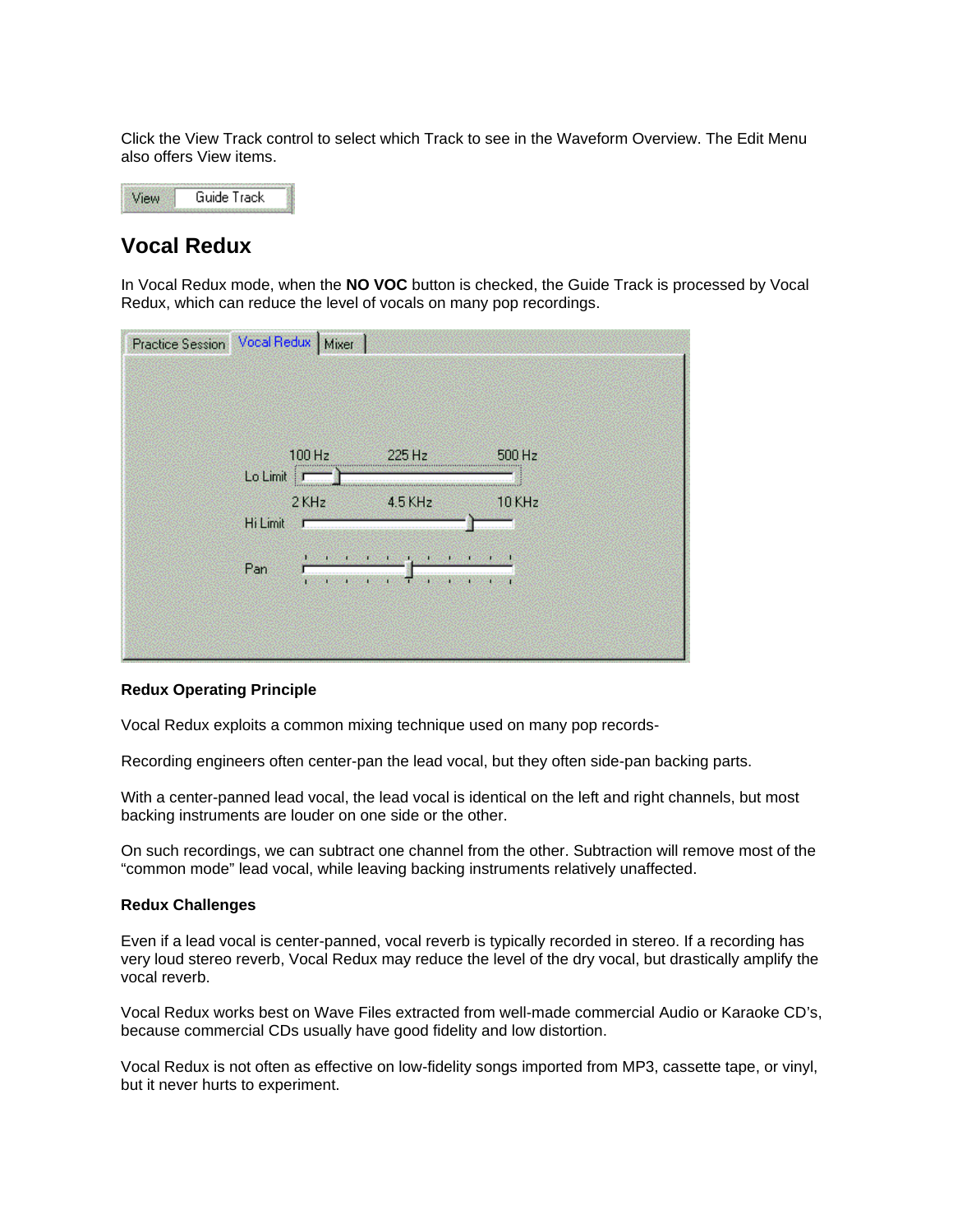#### **Tweak Vocal Redux Via the Pan Slider**

Fine-tune the Pan slider to see if the voice cancellation can be optimized.

The center Pan position will often be "as good as its gonna get" on commercial CD recordings.

However, some CD recordings may contain accidentally mis-matched Left-Right balance. This is most likely on CD-reissues of Oldies. In such cases, you may get improved vocal cancellation by twiddling the Pan slider to find a "sweet spot."

Songs imported from Vinyl or Cassette Tape, are much more likely to need Pan control adjustment. Vinyl and Cassette Tape recordings often have mis-matched levels between the left and right channels.

#### **Low- and High- Frequency Adjustments**

Recording engineers often center-pan Bass, Kick Drum, and Snare Drum.

If we simple-mindedly subtract the Right channel from the Left channel, we are likely to zap other center-panned instruments along with the vocals, particularly Bass, Kick, and Snare.

Adjust the Lo Limit and Hi Limit sliders to retain as much Low and High frequency information as possible.

**Lo Limit** - Adjust Lo Limit as far to the right as possible without leaking Lead Vocal low undertones.

**Hi Limit** - Adjust Hi Limit as far to the left as possible without leaking Lead Vocal high overtones.

You may choose compromises on the Hi Limit and Lo Limit settings. For instance, if Redux clobbers the cymbals on a particular song, you might decide to let some of the Vocal leak thru, to get louder cymbals.

### **Mixer**

Use the Mixer to balance levels between the Vocal, No Vocal, and OverDub Tracks.

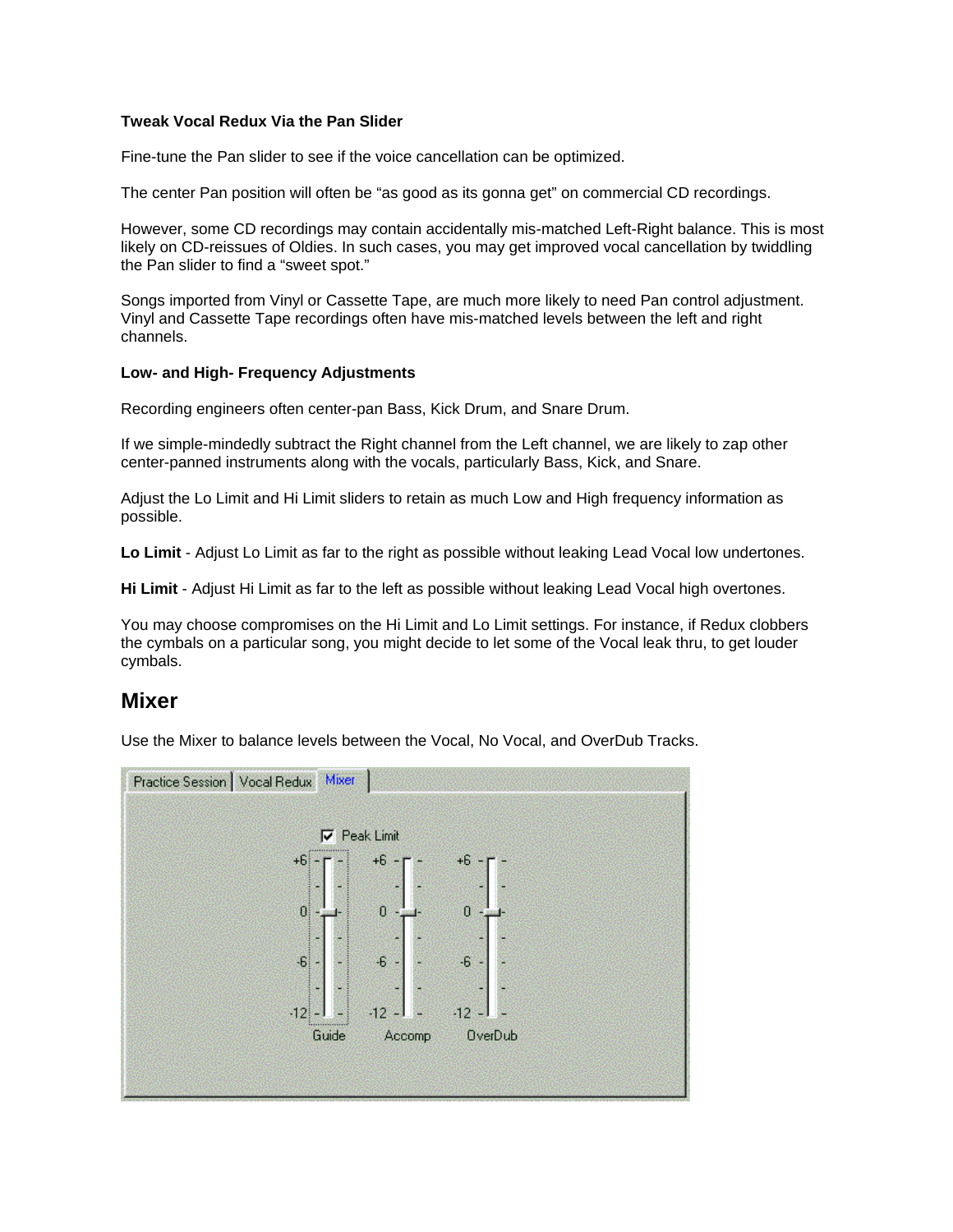**Peak Limit** - Enable the Peak Limiter to avoid distortion if the Tracks are mixed too hot.

**NOTE** - The Peak Limiter can cure nasty output distortion, but it cannot cure nasty input distortion that is recorded on the OverDub Track. Please take care to record your OverDub at a modest level. Set the Record level low enough to avoid triggering the Clip indicators on the OverDub Level Meter.

## **File Menu**

**New Practice Session** - Create a New Practice Session and set the default values for Vocal Redux and the Mixer.

**Open Practice Session** - Open a Practice Session you previously created, including Vocal Redux and Mixer settings.

**Save Practice Session** - Save the current Practice Session, along with the Vocal Redux and Mixer settings.

**Save Practice Session As** - Save the current Practice Session to a new File name.

**Save Vocal Redux Wave File** - Make a new Wave File of the Guide Track with vocals removed.

First make sure the session is in Vocal Redux Mode. Next, play the Practice Session and make sure the Vocal Redux and Mixer settings sound good. Then invoke Save Vocal Redux Wave File. CopyScat will save a new Wave file that sounds like the Vocal Redux NO VOC play mode.

You can use the Vocal Redux Wave file in other audio or Karaoke programs, or burn Vocal Redux files to CDR for use in live performance.

You can also use the Vocal Redux Wave file in CopyScat as the Dual File Mode Accompaniment Track, though this usually offers no particular advantage over Vocal Redux Mode.

**Mix To Disk** - Make a new Wave file, mixing your vocal performance with the backing track.

First play the Practice Session, verifying all the settings sound good. Then invoke the Mix To Disk function to save what you hear to a new Wave File.

Burn the mix to CDR, email the mix to a friend, or whatever you want to do with the finished product.

### **Edit Menu**

**Select All** - Expand the Loop Region to cover the entire Song.

**Trim Selection (All Tracks)** - If you import a song with silence or unwanted audio at the beginning and/or end of the Wave file, you can Trim the unwanted audio. Select the good region you to keep, and then Trim. This will remove the sections of the Wave file before and after the selected Loop Region.

**Delete Selection (All Tracks)** - This is a complementary command to Trim Selection. Delete Selection will remove the Selected Region from the Wave files, and close up the deleted gap.

**Silence Selection (View Track Only)** - Replace the Selected Region with silence.

To remove noise or static from a region at the beginning or end of the Guide Track or Accompaniment Track, first View the target track. Then select the noisy region, and apply Silence Selection.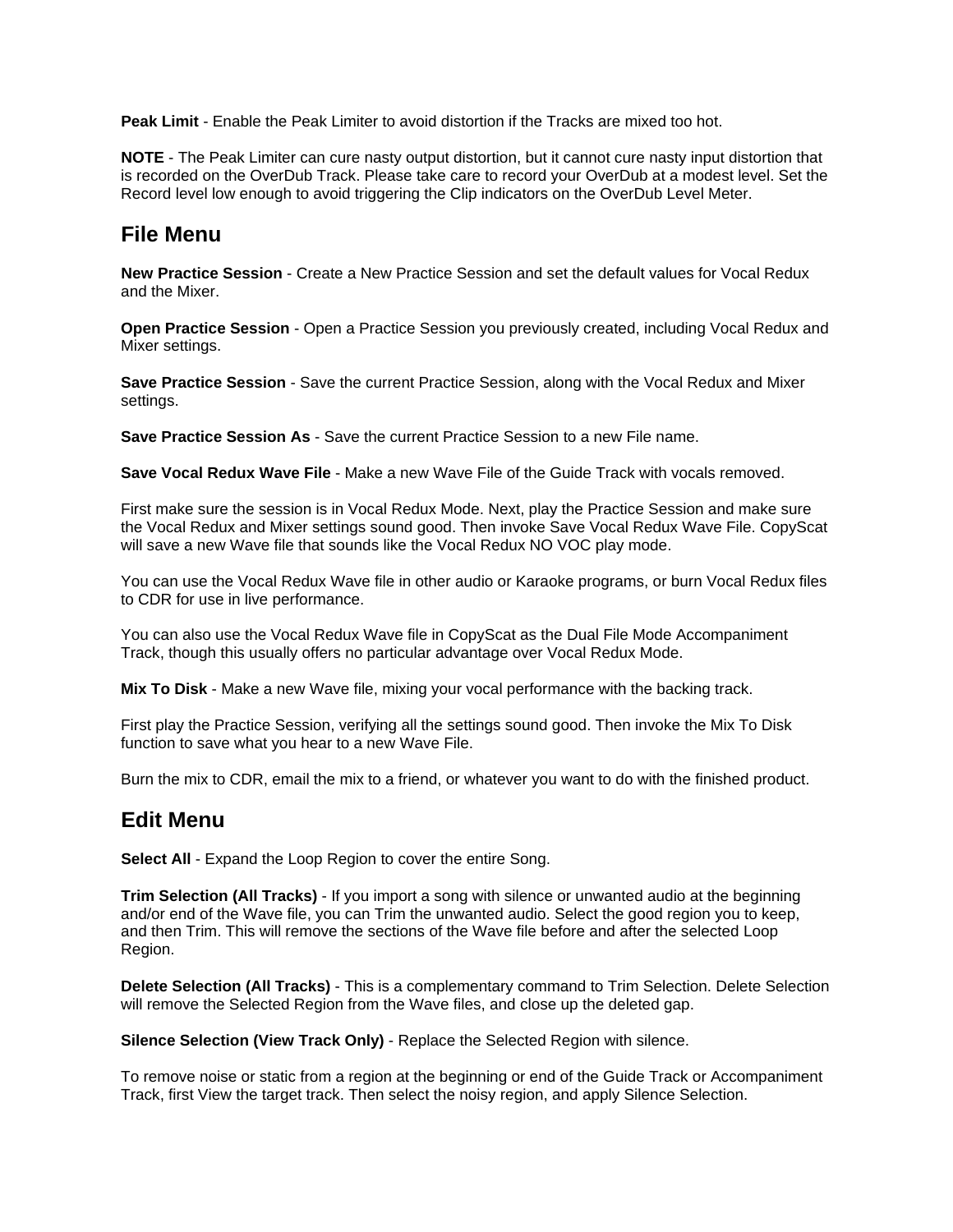To silence a bad take on the OverDub Track, View the OverDub Track, select the bad section, and apply Silence Selection. Or more simply, just re-record over the bad take.

**Normalize Selection (View Track Only)** - Optimize the audio level of the selected region of the View Track. This is useful to increase the level of a "weak" section of the OverDub Track.

**NOTE** - All three Wave files used in a Practice Session must be the same length. The Trim Selection and Delete Selection functions will trim all three Tracks to the same length.

**NOTE** - You can UNDO Edit Operations. But if you Exit CopyScat without using UNDO, changes to the Wave files are permanent. If you wish to keep a copy of the original Wave file in addition to an edited copy, make a duplicate of the file before applying an Edit.

## **Audio Level Meters**

Use Audio Level Meters to monitor Playback and Record levels.



The Playback meter displays the amplitude of CopyScat's Mixer Output. If the Playback meter seems too quiet or too loud, adjust levels using the CopyScat Mixer.

The OverDub meter displays the amplitude of your singing (your PC's Audio Input level).

The OverDub meter is "live" any time a valid Wave file is open. Watch the OverDub meter to help adjust your microphone recording level.

# **Setting Signal Levels**

Depending on your computer, version of Windows, and brand of Sound Card, you may have one of several Multi Media Audio software mixers for controlling the audio levels.

Below are illustrations of a common Windows Mixer, invoked by clicking the little "Speaker" icon in the System Tray at the bottom-right of your screen.

#### **Playback Levels**

This panel actually contains two mixers, but you only see one mixer at a time.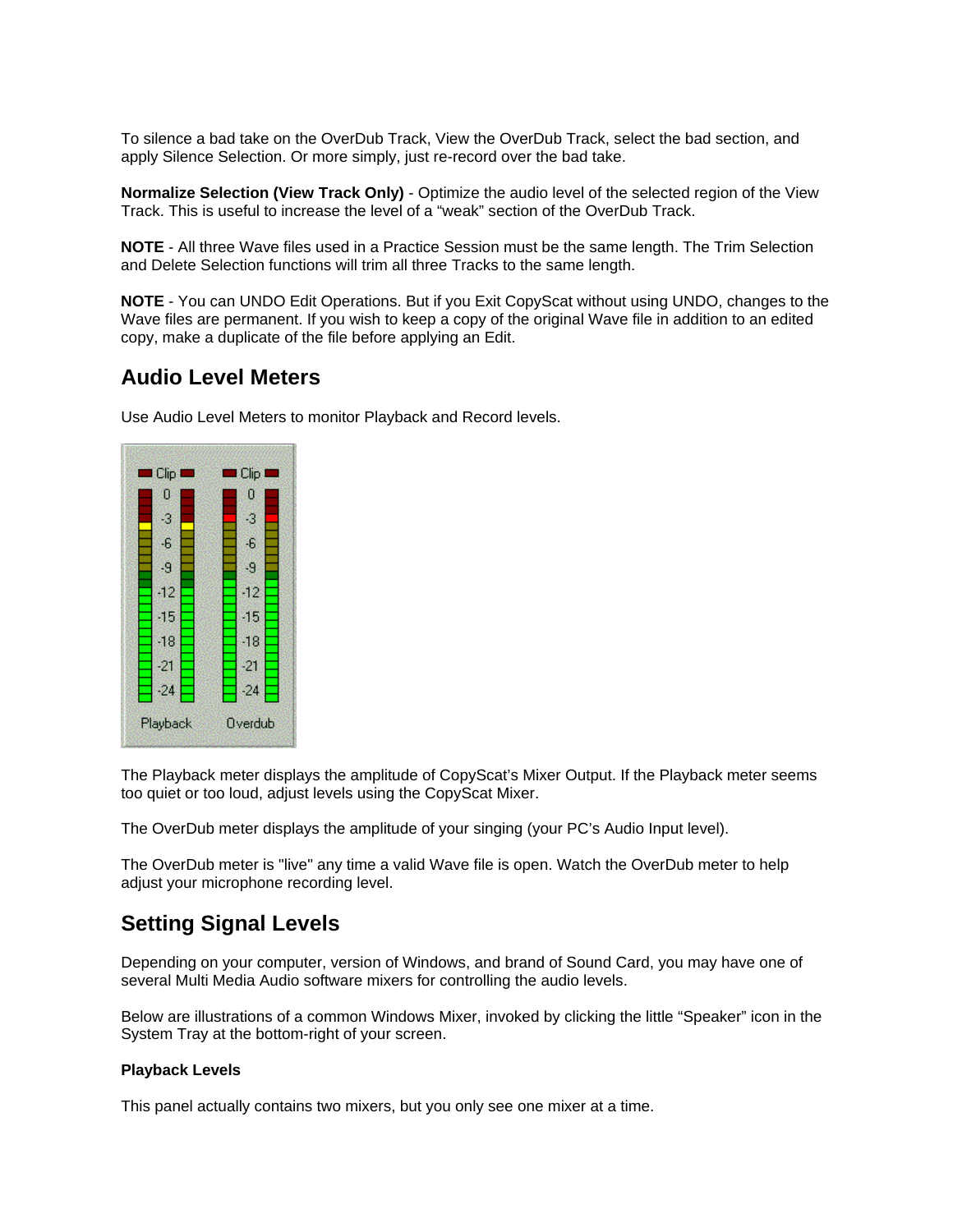| <b>Play Control</b><br>I 63 |                          |                               |                        |                            |                     |
|-----------------------------|--------------------------|-------------------------------|------------------------|----------------------------|---------------------|
| Help<br>Options             |                          |                               |                        |                            |                     |
| Play Control<br>Balance:    | CD Audio<br>Balance:     | Line-In<br>Balance:           | Microphone<br>Balance: | Wave/DirectSc<br>Balance:  | MIDI<br>Balance:    |
| ◀<br>D<br>Volume:           | - ) - ()<br>D<br>Volume: | $\mathcal{F}$<br>D<br>Volume: | FI<br>Ù.<br>Volume:    | $\bigcirc$<br>D<br>Volume: | ⊨ ∢<br>D<br>Volume: |
| Z                           |                          | e                             |                        | S.                         | B<br>É<br>G<br>3    |
| Mute all<br>ıп<br>Advanced  | $\nabla$ Mute            | $\nabla$ Mute                 | Mute<br>Advanced       | Mute<br>п                  | Mute<br>- 8         |
| SB Live! Mixer [E400]       |                          |                               |                        |                            |                     |

The mixer you usually see is the playback mixer. Use this panel to adjust the levels that are heard at your computer's audio output.

If you have a Microphone directly connected to your computer, there are three controls of interest for CopyScat.

Play Control - This is the Master Volume adjustment. If the computer sounds too loud or too quiet, adjust the Play Control to taste.

**Wave Output** - The Wave Output slider controls the level of the Wave files played by CopyScat.

**Microphone** - The Microphone slider in the Playback mixer does not control the recording level. This microphone playback slider controls how loud you hear the microphone as you sing along with the Wave files.

Juggle the Play Control, Wave Output, and Microphone level until you hear a comfortable level, and your singing sounds balanced with CopyScat's Wave playback.

#### **Recording Levels**

After adjusting the Playback settings, it is time to adjust the recording level-

Click the Menu Options/Properties to show the Properties dialog -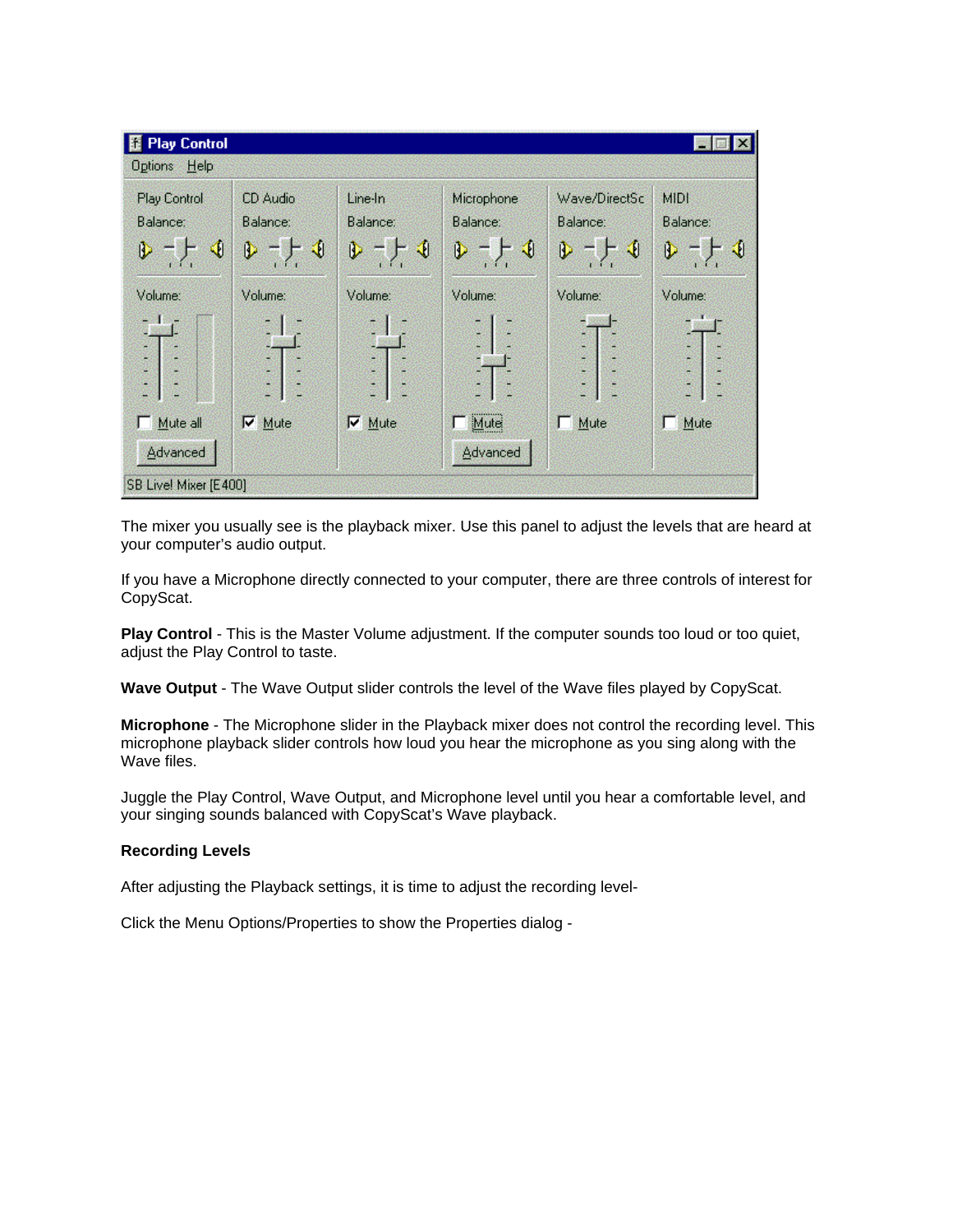| <b>Properties</b>                                 |  |
|---------------------------------------------------|--|
| Mixer device:<br>SB Live! Mixer [E400]            |  |
| Adjust volume for                                 |  |
| C Playback                                        |  |
| <b>C</b> Recording                                |  |
| $C$ Other                                         |  |
| Show the following volume controls:               |  |
| $\boxtimes$ CD Audio<br>☑ Line-In<br>☑ Microphone |  |
| Auxiliary                                         |  |

Click the **Recording** radio button and then click OK.

This shows the "hidden" recording mixer

| <b>Record Control</b> |                     |                             |                  |                           |
|-----------------------|---------------------|-----------------------------|------------------|---------------------------|
| Help<br>Options       |                     |                             |                  |                           |
| CD Audio<br>Balance:  | Line-In<br>Balance: | Microphone<br>Balance:      | Wave<br>Balance: | "What U Hear"<br>Balance: |
| €<br>D                | - 1<br>D            | НO<br>D                     | FJ<br>D          | - 1<br>D                  |
| Volume:               | Volume:             | Volume:                     | Volume:          | Volume:                   |
| Ŷ.                    |                     | š                           |                  | š                         |
| Select                | Select              | $\nabla$ Select<br>Advanced | Select           | Select                    |
| SB Live! Mixer [E400] |                     |                             |                  |                           |

If you are recording with a direct-connect PC Microphone, verify that Microphone is selected for input. Verify that all other inputs are disabled.

For use with CopyScat, you only want to record Microphone. It is undesirable to enable any other inputs such as Wave Out or Midi.